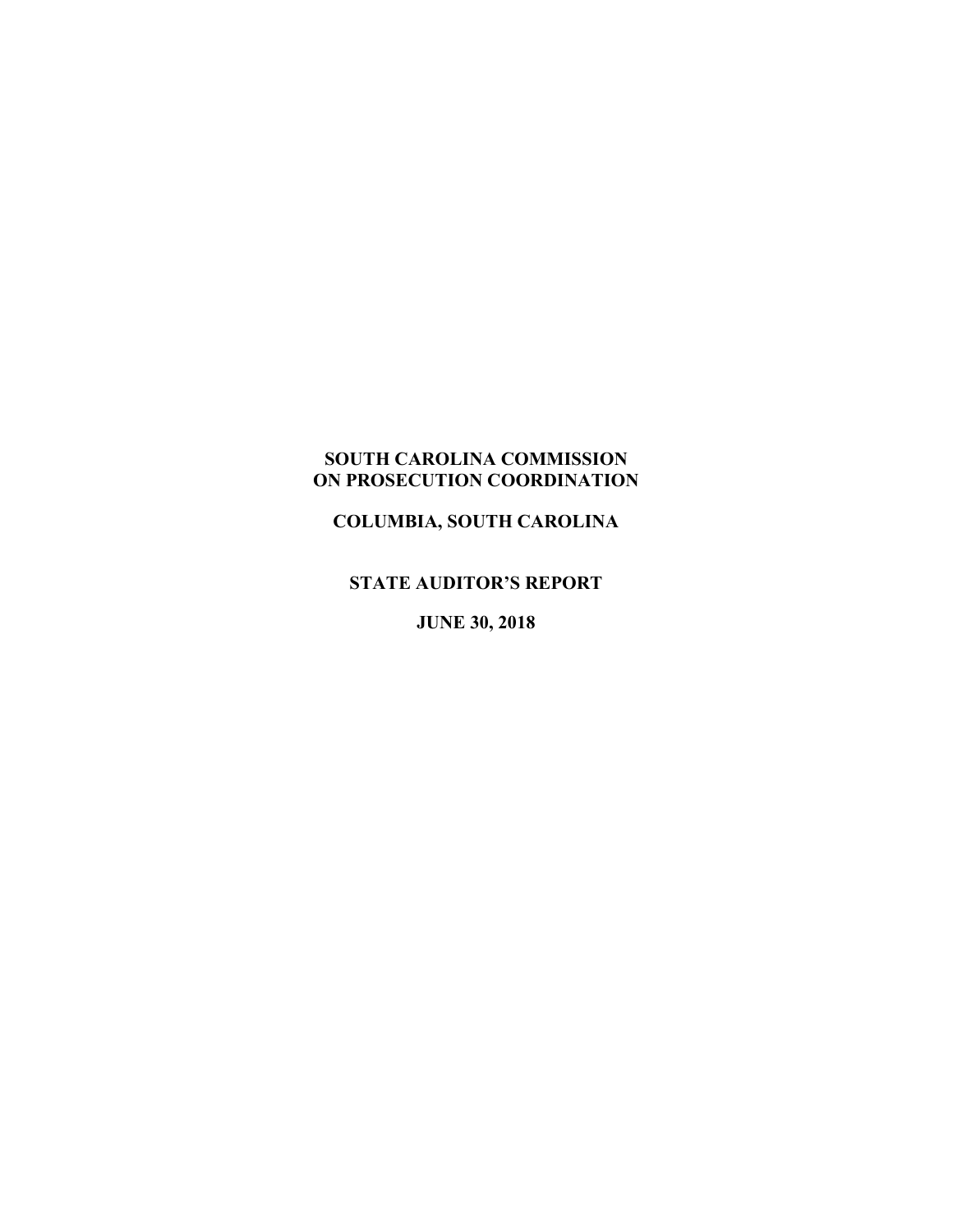

Independent Accountant's Report on Applying Agreed-Upon Procedures

February 8, 2019

Members of the Commission South Carolina Commission on Prosecution Coordination Columbia, South Carolina

We have performed the procedures described in Attachment 1, which were agreed to by the management of the South Carolina Commission on Prosecution Coordination (the Commission), on the systems, processes and behaviors related to financial activity of the Commission for the fiscal year ended June 30, 2018. The Commission's management is responsible for the systems, processes and behaviors related to financial activity. The sufficiency of these procedures is solely the responsibility of the specified parties in this report. Consequently, we make no representation regarding the sufficiency of the procedures described in Attachment 1 either for the purpose for which the agreed-upon procedures report has been requested or for any other purpose.

This agreed-upon procedures engagement was conducted in accordance with attestation standards established by the American Institute of Certified Public Accountants. We were not engaged to and did not conduct an examination or review, the objective of which would be an opinion or conclusion, respectively, on the systems, processes and behaviors related to financial activity of the Commission. Accordingly, we do not express an opinion or conclusion. Had we performed additional procedures, other matters might have come to our attention that would have been reported to you.

The concept of materiality does not apply to findings to be reported in an agreed-upon procedures engagement. Therefore, all findings from the application of the agreed-upon procedures must be reported unless the definition of materiality is agreed to by the specified parties. Management of the Commission has agreed that the following deficiencies will not be included in the State Auditor's Report on Applying Agreed-Upon Procedures:

- Errors of less than \$1,000 related to cash receipts and non-payroll cash disbursements transactions.
- Errors of less than \$1,000 related to reporting packages.

This report is intended solely for the information and use of the governing body and management of the South Carolina Commission on Prosecution Coordination and is not intended to be and should not be used by anyone other than these specified parties. However, this report is a matter of public record and its distribution is not limited.

George & Kennedy, II

George L. Kennedy, III, CPA State Auditor

**C**OSA SC.GOV

803-343-0723 803-253-4160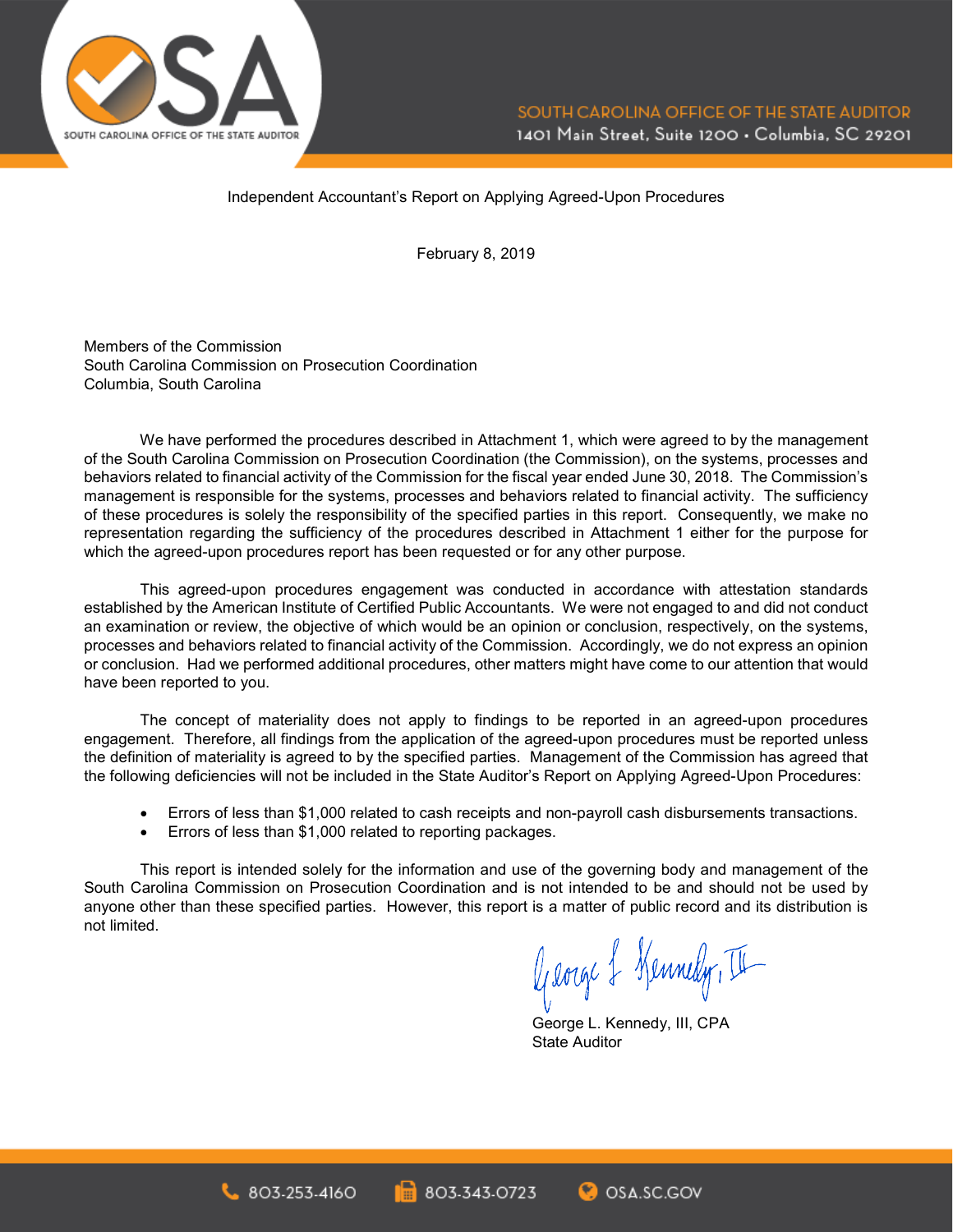#### **South Carolina Office of the State Auditor Agreed Upon Procedures - South Carolina Commission on Prosecution Coordination (E21)**

## **Cash Receipts/Revenues**

- 1. Compare current year revenues at the subfund and account level from sources other than State General Fund appropriations to those of the prior year. Obtain from management an understanding of variations over \$48,000 – Earmarked Fund, \$3,700 – Federal Fund and 10%.
- 2. Randomly select sixteen cash receipts transactions and inspect supporting documentation to:
	- Agree transaction amount, date, payor, document number, and account classification to the general ledger.
	- Determine that revenues/receipts were deposited in a timely manner, in accordance with Proviso 117.1 of the Appropriation Act.
	- Ensure that both revenue collections and amounts charged are properly authorized by law.
	- Determine that receipts are recorded in the proper fiscal year.

We found no exceptions as a result of the procedures.

### **Cash Disbursements/Non-Payroll Expenditures**

- 3. Compare current year non-payroll expenditures at the subfund and account level to those of the prior year. Obtain from management an understanding of variations over \$160,000 – General Fund, \$48,000 – Earmarked Fund, \$3,700 – Federal Fund and 10%.
- 4. Randomly select twenty-five non-payroll disbursements and inspect supporting documentation to determine:
	- Transaction is properly completed as required by Commission procedures; invoice(s) agree(s) with general ledger as to vendor, amount, number, and date.
	- All supporting documents and approvals required by Commission procedures are present and agree with the invoice.
	- The transaction is a bona fide expenditure of the Commission.
	- The transaction is properly classified in the general ledger.
	- Disbursement complied with applicable State laws, rules, and regulations including the State Consolidated Procurement Code, state travel regulations, etc.
	- Determine that disbursements are recorded in the proper fiscal year.
	- Clerical accuracy / confirm proper sales/use tax.

For federally funded cash disbursements/non-payroll expenditures selected, inspect supporting documentation to determine:

- Charges are necessary and reasonable for the proper administration of the program, incurred during the approved grant period, given consistent accounting treatment and applied uniformly to both federally assisted and other activities of the recipient.
- 5. Inspect the Commission's distributions to the Judicial Circuit Solicitors' Offices to determine if the distributions were performed in accordance with applicable State laws and Commission policies and procedures.

We found no exceptions as a result of the procedures except as described in the applicable finding of the Journal Entries section.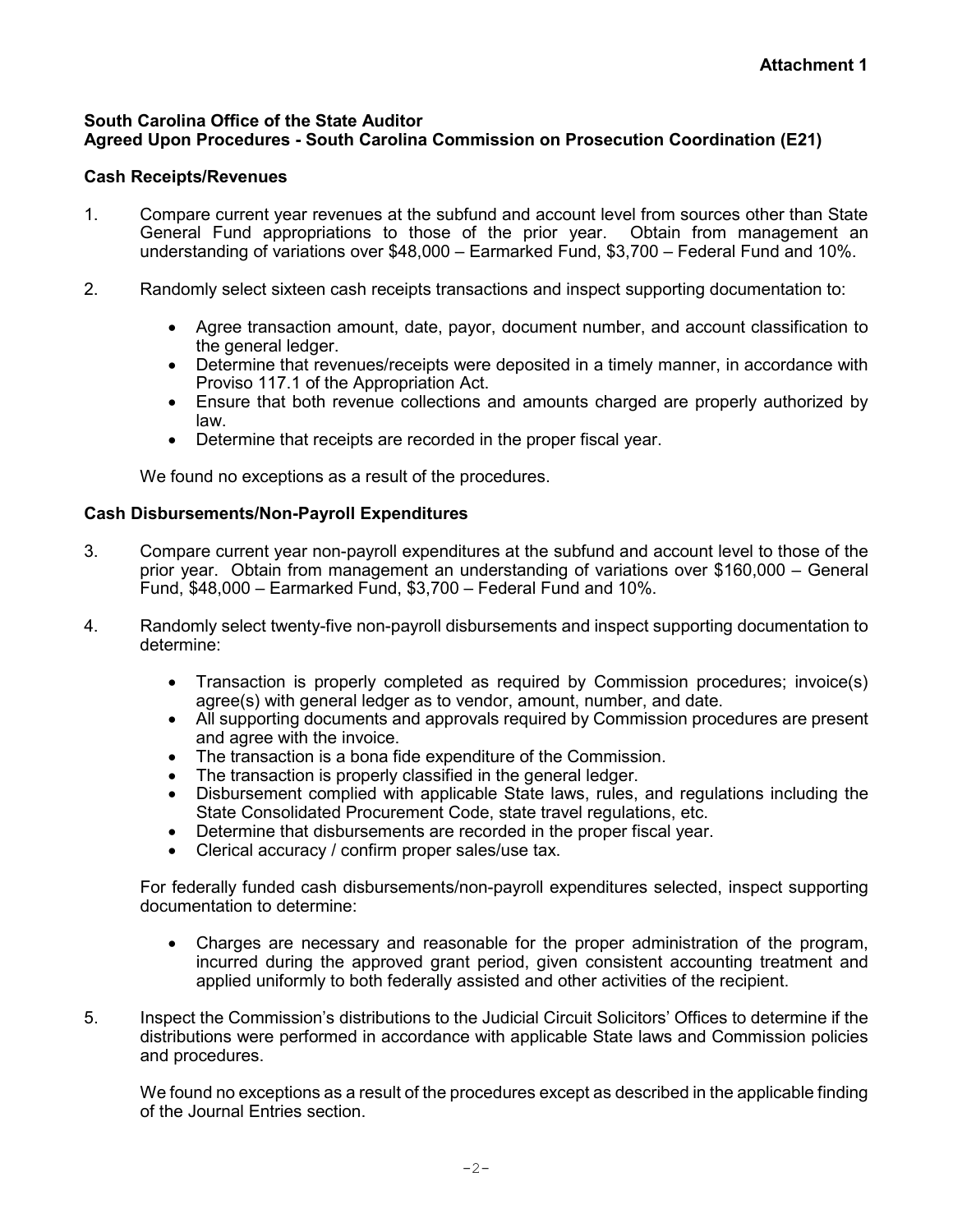# **Payroll**

- 6. Compare current year payroll expenditures at the subfund and account level to those of the prior year. Obtain from management an understanding of variations over \$160,000 – General Fund, \$3,700 – Federal Fund and 10%.
- 7. Compute the percentage distribution of fringe benefit expenditures by fund source and compare to the actual distribution of recorded personal service expenditures by fund source. Obtain an explanation of variations greater than 10%.
- 8. Compare the percentage change in personal service expenditures between the current year and prior year to the percentage change in employer contributions expenditures between the current year and prior year. Obtain an explanation of variations greater than 10%.
- 9. Select five employee payments (randomly select the employee, haphazardly select the payment) and inspect supporting documentation during the fiscal year to:
	- Obtain and inspect the employee's payroll and/or personnel file for various forms, communications, etc., to confirm that the person is a bona fide employee of the Commission.
	- Agree gross pay to supporting documentation confirming all changes to gross salary for the year. Determine that all changes have been properly approved.
- 10. Select all four employees who terminated employment during the fiscal year to determine if they were removed from the payroll in accordance with the Commission's policies and procedures, that the employee's last pay check was properly calculated and that the employee's leave payout was properly calculated in accordance with applicable State law.
- 11. Select all three employees hired during the fiscal year to determine if they were added to the payroll in accordance with the Commission's policies and procedures and that their first pay check was properly calculated in accordance with applicable State law.

We found no exceptions as a result of the procedures.

### **Journal Entries**

- 12. Haphazardly select five journal entries made during the fiscal year to:
	- Trace postings to the general ledger, confirming amounts agree with supporting documentation.
	- Confirm transaction is properly approved.
	- Inspect supporting documentation to confirm the purpose of the transaction.

### **Finding**

One of the five journal entries inspected was one in a series of journal entries identified in procedure 3. The posting of this series of journal entries resulted in the inadvertent reclassification of approximately \$200,000 of State Aid expenditures to the category of Allocations expenditures in the general ledger.

#### **Management's Response**

The South Carolina Commission on Prosecution Coordination ("Commission") staff agrees with the Office of the State Auditor's finding as to procedure 12. The coding classification of the journal entry referenced has been corrected and the Commission will make every effort to ensure future inadvertent data entry errors are avoided. The Commission notes that while the classification code was inadvertently entered incorrectly in general ledger entry noted, no error was made in the distribution of the associated funding.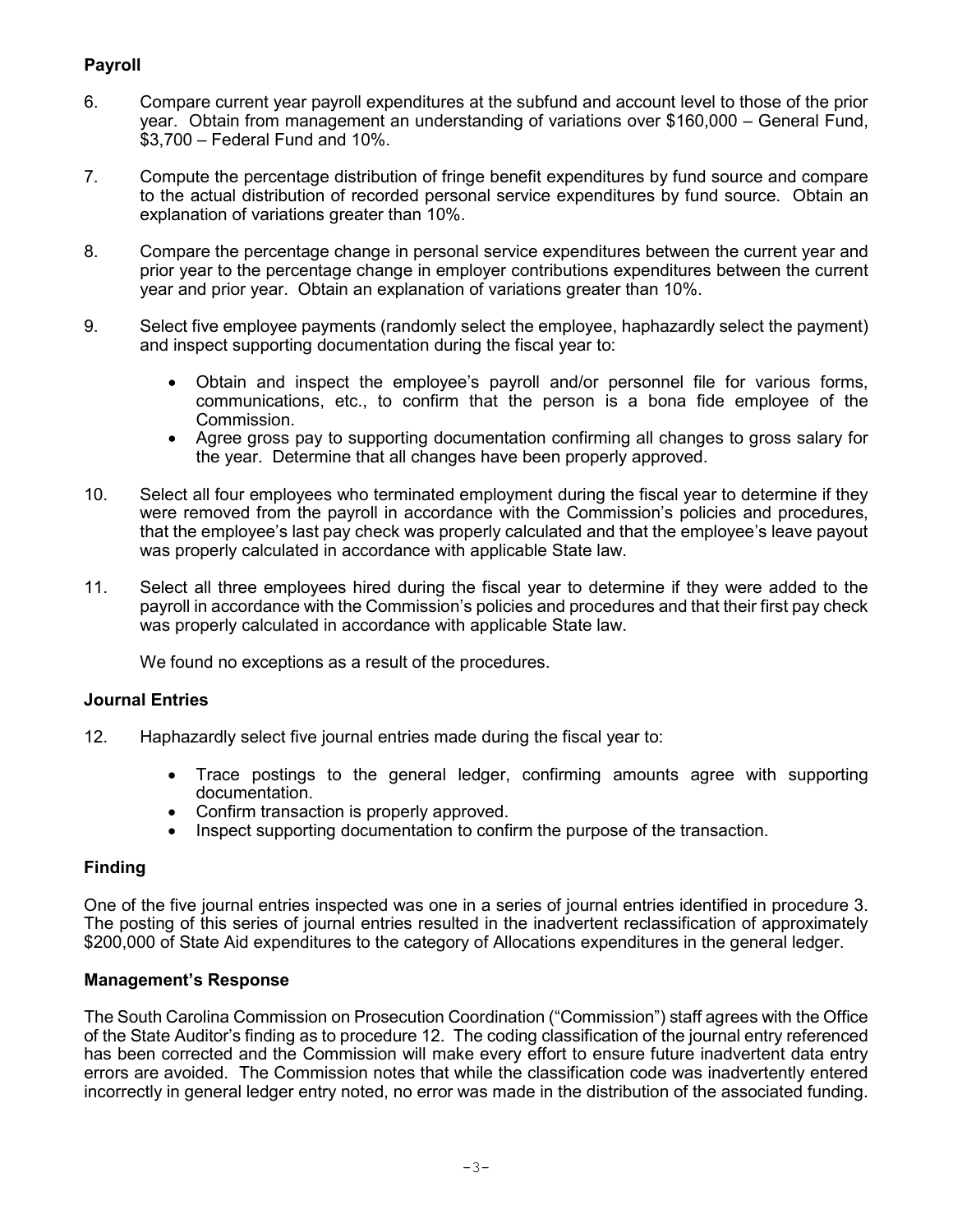### **Reporting Packages**

- 13. Obtain copies of fiscal year end reporting packages submitted to the Office of the State Comptroller General (CG). Inspect the Master Reporting Package Checklist to determine the appropriate reporting packages were prepared and submitted by the due date established by the CG's Reporting Policies and Procedures Manual.
- 14. In addition to the procedure above, perform the following:
	- Capital Assets Reporting Package

Determine if responses and reported amounts are reasonable/accurate based on inspection of the South Carolina Enterprise Information System (SCEIS) general ledger, the SCEIS Asset History Sheet and/or Commission prepared records.

• Operating Leases Reporting Package

Determine if amounts agree to the SCEIS general ledger, the SCEIS Yearend Reporting Operating Lease Expense with Vendor report and/or Commission prepared records. In addition, haphazardly select three transactions from the SCEIS Yearend Reporting Operating Lease Expense with Vendor Report and based on the inspection of invoices and lease agreements, determine if the rental payments were properly classified, coded, and calculated.

• Subsequent Events Questionnaire

Determine if responses are reasonable/accurate and any required supplemental information was properly prepared and submitted based on inspection of the SCEIS general ledger and/or Commission prepared records.

#### **Finding**

The Commission submitted two reporting packages one and two days after their respective due dates.

#### **Management's Response**

Commission staff acknowledges the Office of the State Auditor's finding as to procedure 13 and will make every effort to submit future reporting packages by the due date established by the Comptroller General's Reporting Policies and Procedures Manual. As to the referenced reporting package submitted two days after the due date, the Commission notes that an extension was granted on the due date by the Office of the State Comptroller General executive administration. The report was submitted two business days thereafter and was not considered a late submission by the Office of the Comptroller General.

#### **Minutes**

15. Inspect the Commission's approved minutes beginning with the end date of prior year fieldwork through the end of our fieldwork.

We found no other matters as a result of the procedures.

#### **Governance, Risk and Compliance (GRC) SCEIS Module**

16. Select all controls (four) identified through the SCEIS GRC system that were implemented in the process and inspect mitigating control documentation. Confirm with management the controls are operating as designed.

We found no exceptions as a result of the procedures.